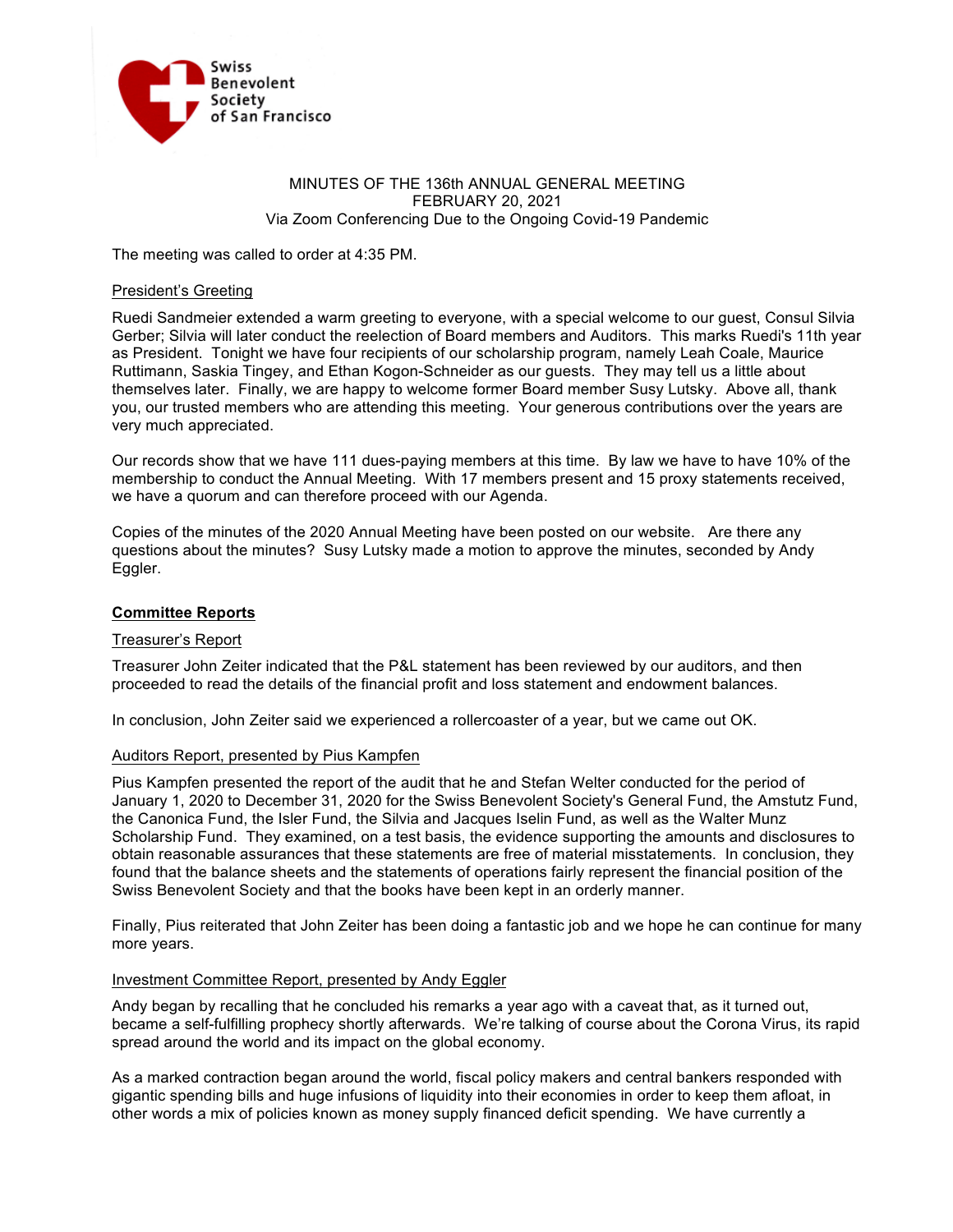spending bill of nearly 2 trillion dollars before Congress and, if approved, it will have surpassed any such bill since World War II, and America will be saddled with a government debt larger than GDP. Prolonged, excessive government profligacy coupled with enormous debt built up does not bode well for the stock market; rallies cannot be sustained endlessly against this backdrop. And there is something else going on now. The recent uptick in long-term bond yields could foreshadow the end of a long period of historically low interest rates and usher in a new era defined by rising inflationary expectations as well as economic stagnation. These and other telltale signs, such as off the charts valuations and margin debt at all time highs, suggest that the current bull market may have run its course and could soon come to an end. The consequence would be a bear market with declining portfolio values.

At the SBS our conservative approach to investing is focused on preservation of principal and cashflow. Our portfolio returned 6.75% last year, almost all of it from our investments in equity ETFs. As such, we keep a significant portion of our portfolio in cash because of the negligible return on bonds and other fixed income securities, and the more cash we have, the better our cushion will be in a market downturn.

Ruedi thanked Andy for a job well done and his golden touch with our investments.

## Welfare Report, presented by Carla Twitchell

The Society assisted in four cases in 2020: A woman living in Arcata, is a self-employed physical therapist who had to shut down her business when the government instituted restrictions on indoor businesses. She is financially responsible for three of her four children, and her loss of income made it difficult to pay her mortgage and utility bills. She was granted \$4,000, and another \$250 in December to use for Christmas expenses.

Another resident of Arcata is the mother of two young children. She receives disability insurance from the state, and the court granted her ten hours a week of supervised visits with the children. The Swiss Benevolent Society granted her \$500 for visits with the children in March and April. The payments were discontinued when she moved out of California. She was given \$200 in December for Christmas expenses.

A self-employed architect living in San Francisco suffered a loss of business when the Covid-19 restrictions limited her access to business opportunities. She was not eligible for government help in the first stages of the pandemic and the Swiss Benevolent Society granted her a no-interest loan of \$5,000 to be repaid beginning in October of 2021. It should be noted that we provided pertinent information to her about the CARES Act - of which she was unaware - designed to provide some financial relief to the self-employed.

An elderly man with mental health issues was hospitalized but needed assistance to get to his other medical appointments. His friends worked together to drive him to his various appointments. One of these devoted friends asked if the Society could provide some compensation to those drivers. She was given \$500 to set up an account to pay each driver \$40 per visit. The patient was eventually moved to a senior citizen care facility but continued to need transportation help. An inquiry into other care facilities found that they were not appropriate for his situation.

We had other requests for assistance, but those individuals were ineligible for help because they were not registered with the Swiss Consulate. In addition, a woman who was in the U.S. on a J-2 visa (non-immigrant status) was advised to ask for help from her husband's company, which is based in Switzerland. Another woman asked for assistance for an elderly Swiss friend, but later retracted her request, saying she had misunderstood the friend's situation. Two other ill, elderly men were offered assistance, but declined because they felt they had adequate financial assets.

Ruedi added that we heard of a family that lost their home in the Paradise fire; they did not need assistance from us.

# Scholarship Committee Report, presented by Ariana Ghelfi

The Scholarship Committee (Susann Sandmeier, Ariana Ghelfi, and John Andrew) is pleased to report that in 2020 the Society awarded \$71,000 in scholarships to 22 young Swiss in Northern California. For comparison, in 2019 we made 22 awards for a total of \$72,000. s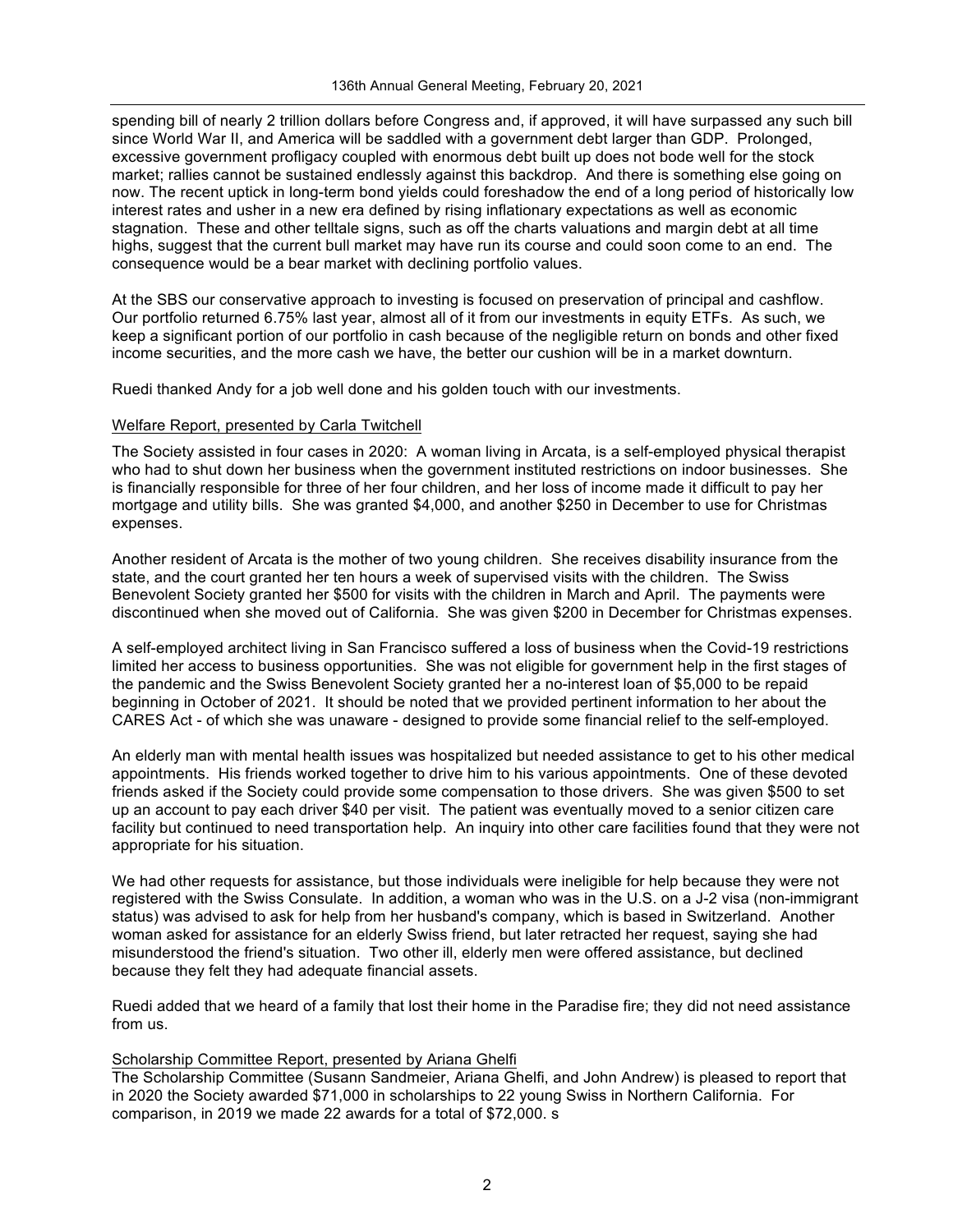We received a record 31 applications, of which 14 were re-applicants. Awards were made from all named funds (Munz, Canonica, Amstutz, Isler, Iselin) and the General Fund.

This year we awarded students in a diverse set of schools including California State Universities, University of California Berkeley, Davis, Los Angeles, USC, St. Mary's College, University of Mass. and various liberal arts colleges. This year we saw a vast majority of majors in Science, Business, and Engineering. Many of the recipients sent us notes telling us how much they appreciate receiving the scholarship from the Swiss Benevolent Society.

Ariana closed by thanking John Andrew and Susann Sandmeier for their excellent work on the committee and together they would like to thank the membership for its continued support of this program and for making these scholarships possible by its generous contributions.

Ruedi added that this is our most important program. Thank you, Ariana!

#### Membership Committee Report, presented by Doug Twitchell

Our membership support continues to be strong and consistent during these trying times.

We consider active members to be those that have donated at least once during the past two years. For the years 2019-2020 we have 94 active members/households. There were 9 donations of \$1,000 or more. The average donation amount was \$330 and a mean of \$100. The San Francisco Helvetia Society dissolved in 2020 and closed out their books with a \$5,000 donation to SBS. The Swiss community is sad to lose this long-standing Swiss club, but it is good to know that their donation will continue to benefit scholarship recipients and other needs of the Swiss community for many more years.

For the annual fall mailing, we use the criteria of those that have donated during the past 4 years. For the years 2017-2020 there were 143 members/households.

For 2021 to-date we have received 14 donations with 8 of these being \$100 or more. One of these was a generous stock donation of almost \$2,000, which will be matched by the donor's employer.

Ruedi then asked our four young guests to introduce themselves and tell us about their studies.

Leah Coale of Novato is studying biology at St. Mary's College, with a goal of helping people with diseases and disabilities. She also works part-time at Hilltop Restaurant.

Ethan Kogon-Schneider was born in Switzerland but attended school in the U.S. Currently a student at University of Massachusetts Amherst, and hoping to return to Switzerland or the Bay Area upon completion of his studies.

Maurice Ruttimann, currently at UC Berkeley, is majoring in economy and international business and development, with a minor in Turkish. In this first year as a UC Berkeley student, he is satisfied with the way the online courses are conducted. He hopes to go to Turkey this summer.

Saskia Tingey, whose grandparents were from Schwyz and St. Gallen, is studying viticulture at UC Davis (online only). Her interest is in regenerative viticulture, and she is currently assisting vineyards in Sonoma and Mendocino counties.

All students are happy to have a chance to meet the Board and SBS members and are very grateful for the awards.

#### President's Report by Ruedi Sandmeier

"Our traditional Senior Party and Spring Dance was cancelled due to the coronavirus situation. When the Board decided this action, I thought we were forward thinking and extra careful. Ten days later, we went into our first lockdown, seemingly for only three weeks. How naïve were we then!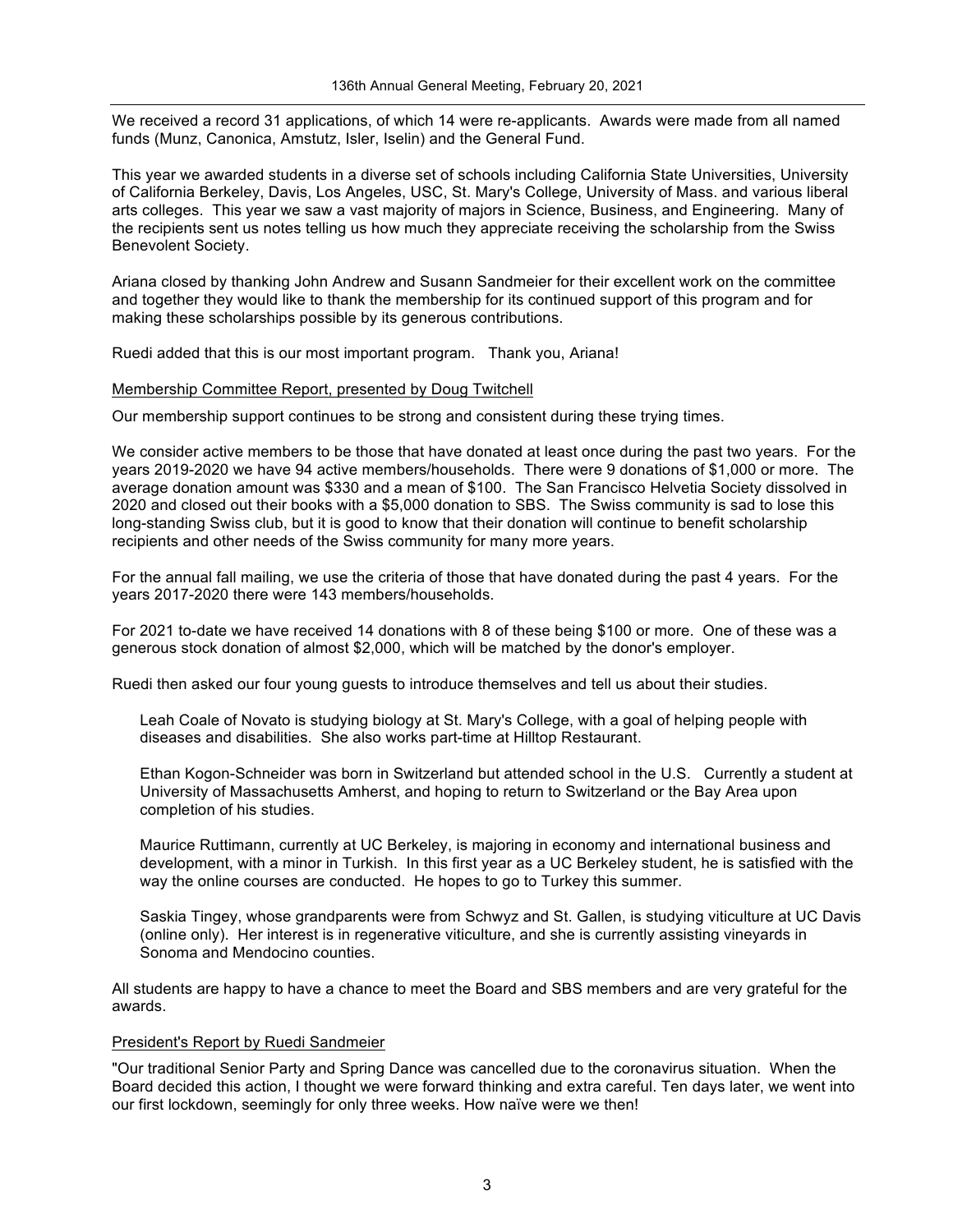What I can tell you about 2020 is that our main goal, to help students shoulder the heavy expenses of education, and to help Swiss in need, was achieved. The Board held its meetings over Zoom, as we do today, and was able to conduct business as normally as possible, but our social events like today's dinner did not happen, as was true for all Swiss clubs.

I would also like to inform you of discussions we have had with the Swiss-California Foundation (SFC). A number of our members are also supporting this organization: SFC approached us last year about forming an alliance, as their organization has changed considerably: SFC was founded 20 years ago in Santa Rosa by Bruno Schurter and Tom Neidecker to enable a graduate of the University of St. Gallen to work ten months in the US as a fellow. In the last couple of years, Bruno moved to Switzerland, Tom to Arizona and the Sonoma Economic Development Corp. had a change in leadership. Also, the last two fellows were working in San Francisco and no longer in Santa Rosa.

With these changes, SFC was looking for a new home and thought that we, as an education-oriented charity, could help as an umbrella organization. We ruled out a merger but are in discussions of SFC becoming a subsidiary of SBS. The exact form and details have not been worked out, as SCF needs to formalize their ties with U St. Gallen. Today, we do not need to take any decisions, and this is for your information only.

At this point, are there any questions or comments about what you have heard?

Since no matters requiring a vote were submitted by the audience, we can now proceed to the elections.

As I said before, I have an excellent Board helping me to run the various tasks of our society. I hope you can honor that by confirming our Board members and our Auditors. Our Board works well together as a team and I am honored to work with such a fine group.

Under our By-Laws, the Directors are elected based on a system of rotation over a three-year period. Five Board members are up for re-election for three-year terms, and we also need to re-elect Pius Kampfen and Stefan Welter for the Auditor positions. Now it is time to hand over the meeting to Consul Gerber."

Silvia Gerber began by saying how glad she was to be able to meet the participants and thanked the Board for all the good work they do. A great spirit of mutual cooperation exists between the Society and the Consulate.

As far as the Consulate is concerned, it never closed during the pandemic but it became necessary to implement visits by appointment only. There is still much doubt about resuming normal travel to and from Switzerland, with tests and quarantine, of course. It may even be more difficult in 2021.

She then proceeded with the reelection of the Board members for a three-year term, and Auditors for a oneyear term, which were approved by acclamation:

Marianne Aubert, Board Secretary Daniel Eggen, Membership Andy Eggler, Investments Ruedi Sandmeier, President John Zeiter, Treasurer Pius Kampfen, Auditor Stefan Welter, Auditor

Thank you, Ms. Gerber, for conducting the elections so efficiently.

"I would also like to express our deep appreciation for the steadfast support we have been receiving from the Consulate. It has been a pleasure working with your team and we look forward to a continued close cooperation.